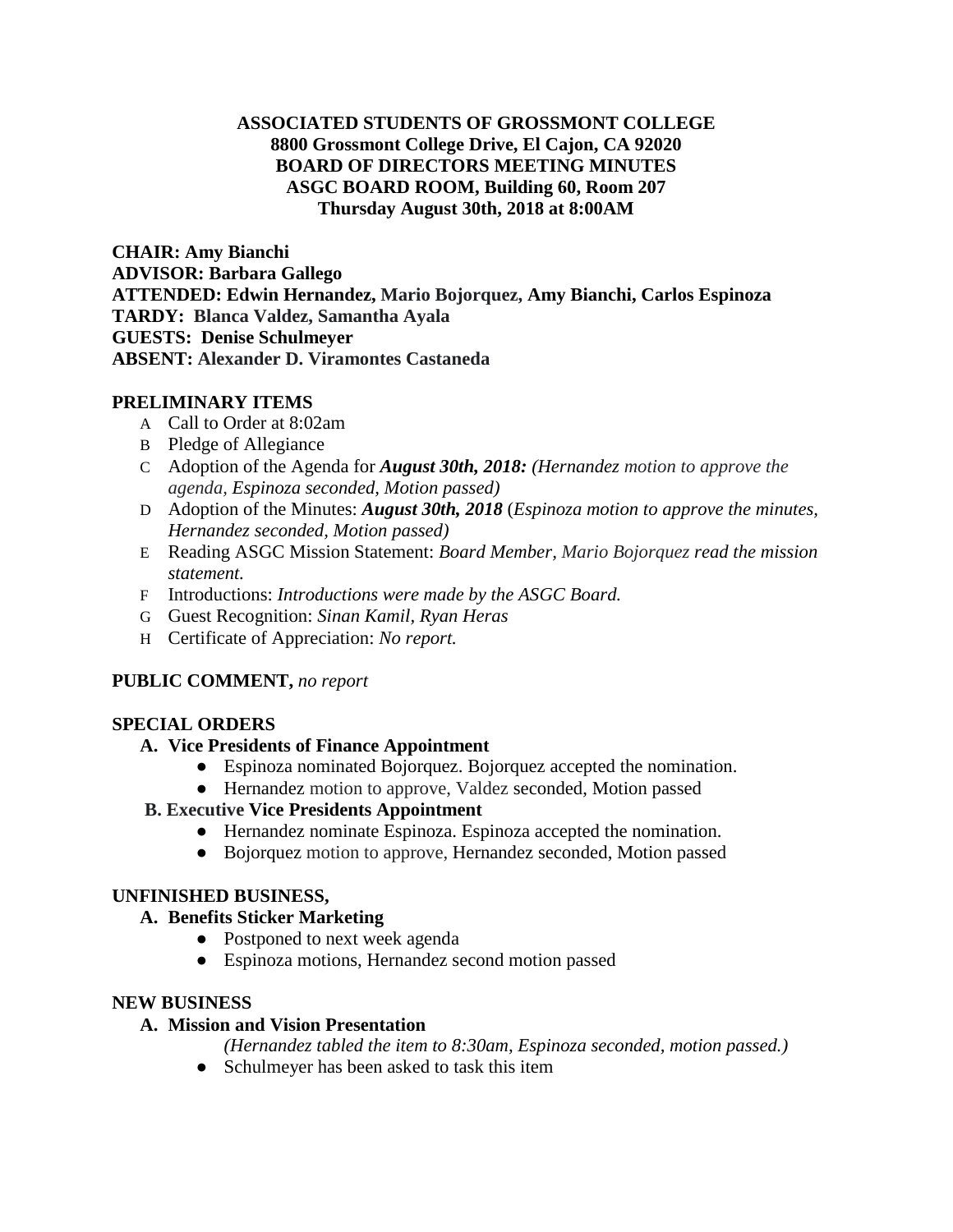- Came here to possible approval the new Mission and Vision statement
- Two separate votes one for vision and the other one for the mission
- The Campus is looking to update the Mission and Vision *(Espinoza motioned to approve the new Vision Statement, Hernandez seconded, motion passed) Hernandez motioned to approve the new Mission Statement, Ayala seconded, motion passed)*

## **B. Approval of a Member**

- Hernandez asked Sinan Kamil if he is working on campus? (Sinan Kamil)
- Espinoza asked what are your working to work in the office? (Sinan Kamil)
- They will *(Hernandez approved Sinan Kamil as a Board Member. Espinoza seconded, motion passed.)*

## **C. Approval of a Member: Robert Rono**

*(Hernandez postponed the item to next week's agenda, Bojorquez seconded, Motion passed)*

## **STUDENT REPRESENTATION FEE**

## **A. California Nursing Students' Association**

- This is the breakdown.
- This conference is equivalent to our GA.
- What is GA? General Assembly *(Espinoza approved up to \$3,000 for the California Nursing Students' Association of \$3000, Valdez seconded, Motion passed.)*

## **REPORTS (2 min each Member)**

- A. Director of Website Development: (Vacant)
- B. Director of Publicity: (Vacant)
- C. Director of Campus Activities: (Vacant)
- D. Director of Board Affairs: (Vacant)
- E. Director of Student Legislation: (Vacant)
- F. Board Members:
	- **Ayala:** school has been fun this two weeks, classes are good, email Bill(Vice President of Administrative Services) about the meeting he had last week with Sodexo
	- **Valdez:** only comment is if you still have Director of Student Legislation open?
- G. Vice President of Finance: Classes are fun, right now looking for internship for social worker, it's going to be a busy semester.
- H. Executive Vice President: Have lot to report, earlier this week I had a meeting with Lida it was regarding a survey, had great conversation motion me to create a survey for Grossmont, we have a brochure looking to update that, we can access the ipad,Hernandez and I have been working on OER, its an eye opener.
- I. Student Trustee: I have been kinda busy, I have been working a lot, I have 4 classes here